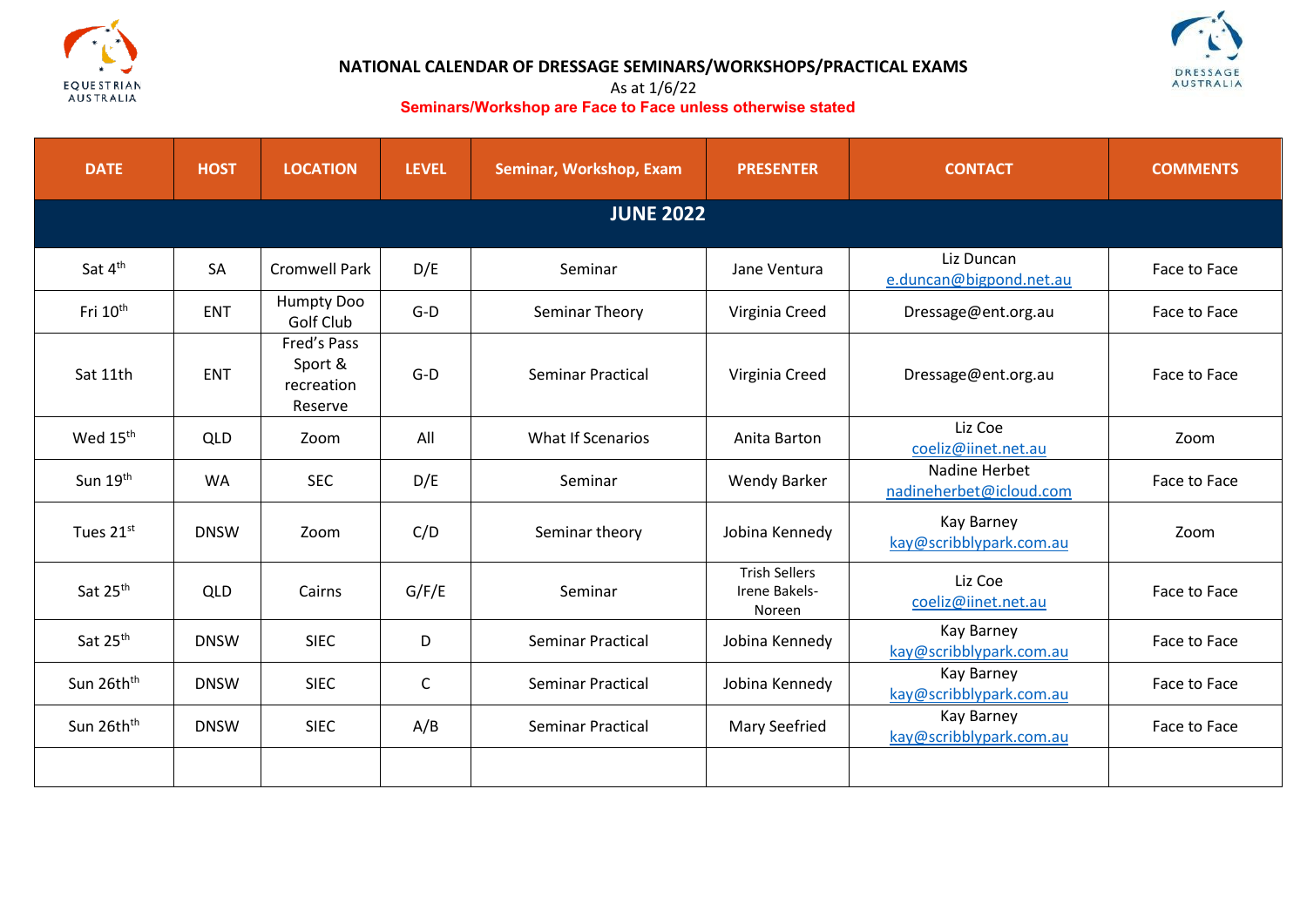



## **NATIONAL CALENDAR OF DRESSAGE SEMINARS/WORKSHOPS/PRACTICAL EXAMS**

#### As at 1/6/22 **Seminars/Workshop are Face to Face unless otherwise stated**

| <b>JULY 2022</b>     |             |                                      |              |                                              |                      |                                                            |                 |  |
|----------------------|-------------|--------------------------------------|--------------|----------------------------------------------|----------------------|------------------------------------------------------------|-----------------|--|
| <b>DATE</b>          | <b>HOST</b> | <b>LOCATION</b>                      | <b>LEVEL</b> | Seminar, Workshop, Exam                      | <b>PRESENTER</b>     | <b>CONTACT</b>                                             | <b>COMMENTS</b> |  |
| Sat 2 <sup>nd</sup>  | <b>DNSW</b> | Young                                | G/F/E        | Seminar Practical                            | Jobina Kennedy       | Julie VanDyke<br>0426 414 010                              | Face to Face    |  |
| Sun 10th             | <b>QLD</b>  | QSEC                                 | G/F          | Seminar                                      | Connie Murray        | Liz Coe<br>coeliz@iinet.net.au                             | Face to Face    |  |
| Tue 12 <sup>th</sup> | EADOC       | Zoom                                 | JE.          | Workshop                                     | EADOC                | Lee Howells<br>lee.howells18@gmail.com                     | Zoom            |  |
| Wed 13 <sup>th</sup> | <b>WA</b>   | <b>SEC</b>                           | All          | Through the Levels Masterclass<br><b>FEI</b> | Nadine<br>Merewether | Nadine Herbet<br>nadineherbet@icloud.com                   | Face to Face    |  |
| Sun 17 <sup>th</sup> | <b>DNSW</b> | <b>SIEC</b>                          | E/F          | Exam                                         | <b>TBA</b>           | Kay Barney<br>kay@scribblypark.com.au                      | Face to Face    |  |
| Sun 17th             | <b>QLD</b>  | QSEC                                 | A/B          | Seminar                                      | Maria<br>Schwennesen | Liz Coe<br>coeliz@iinet.net.au                             | Face to Face    |  |
| Sat 23rd             | SA          | Naracoorte                           | G/F          | Seminar                                      | <b>TBA</b>           | Liz Duncan<br>e.duncan@bigpond.net.au<br><b>MSEDC Club</b> | Face to Face    |  |
| <b>AUGUST 2022</b>   |             |                                      |              |                                              |                      |                                                            |                 |  |
| <b>DATE</b>          | <b>HOST</b> | <b>LOCATION</b>                      | <b>LEVEL</b> | Seminar, Workshop, Exam                      | <b>PRESENTER</b>     | <b>CONTACT</b>                                             | <b>COMMENTS</b> |  |
| Sat 20 <sup>th</sup> | <b>QLD</b>  | Gladstone                            | G/F/E        | Seminar                                      | Ricky MacMillian     | Liz Coe<br>coeliz@iinet.net.au                             | Face to Face    |  |
| Wed 24th             | <b>WA</b>   | <b>State</b><br>Equestrian<br>Centre |              | Test riding                                  | <b>Gill Botten</b>   | Nadine Herbet<br>nadineherbet@icloud.com                   | Face to Face    |  |